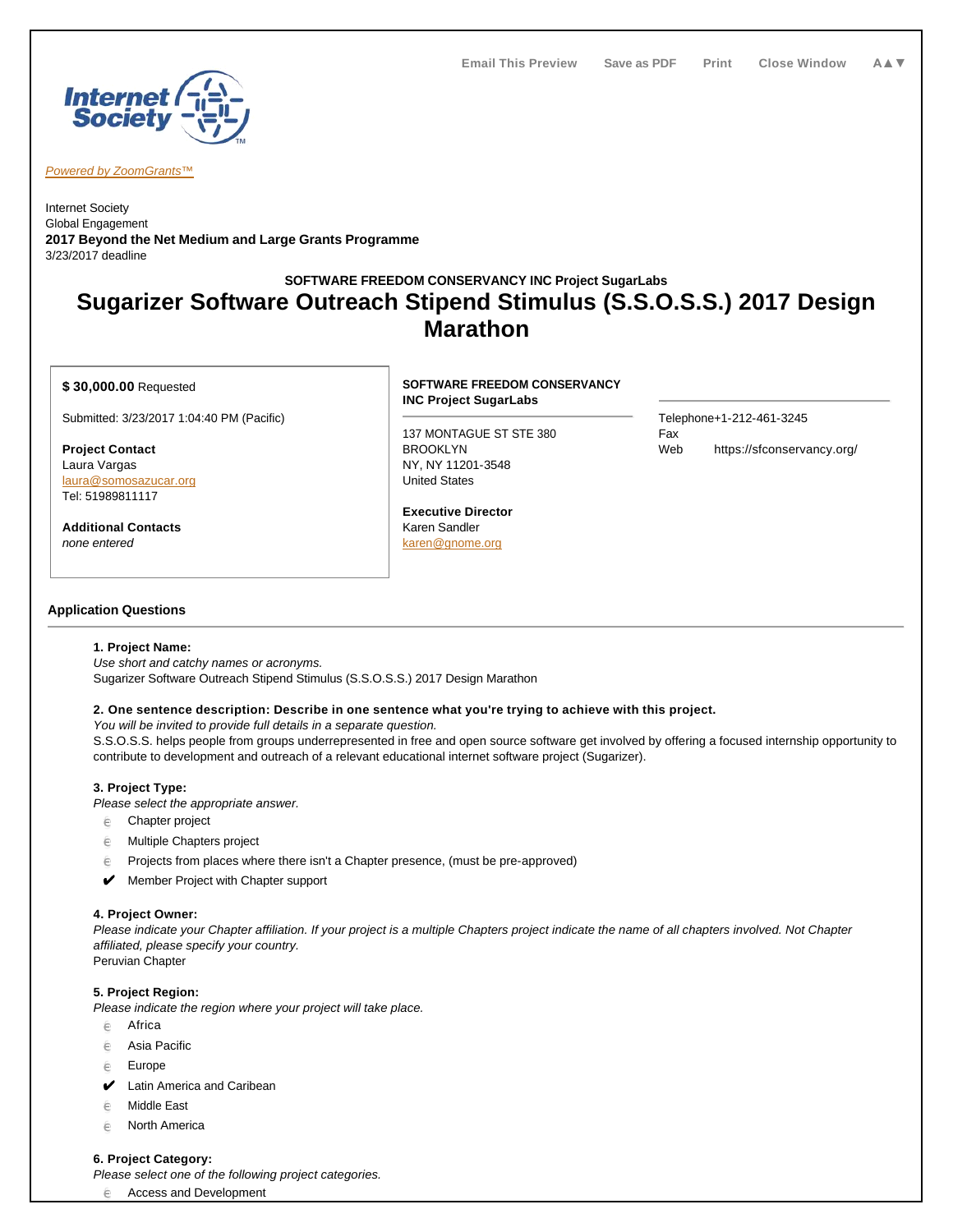- $e$  Open Standards, Security and Resilience
- $e$  Policy Environment
- ✔ Sustainable Development Goals Support

## **7. Type of Funding:**

Please select the option that best fits your project needs.

- $e^2$  Medium Scale funding (up to \$10,000)
- ✔ Large Scale funding (up to \$30,000)

## **8. Project start date: (in the format DD/MM/YYYY)**

Note that your project should start after the current review deadline. 01/05/2017

#### **9. Project Duration: If your proposal is funded, you have up to two years to complete your project.**

Please select the appropriate answer.

- $\swarrow$  12 months
- $e^2$  24 months

## **10. Project Management:**

List the names of the persons responsible for the grant application (a minimum of three people are required), indicating their role in project, background, contact details and their role in or relation to the Chapter.

[1] Laura Vargas, Project Leader, Industrial Engineer, Scientist and researcher focused on the use of appropriate technology in Education and Women development, Sugar Labs Project Oversight Board member, member of the Internet Society Peruvian Chapter. Contact at laura AT somosazucar.org

[2] Sebastian Silva, Project technical Leader, Developer and Infrastructure team member at Sugar Labs, member of the Internet Society Peruvian Chapter. Contact at sebastian AT somosazucar.org

[3] Juan Camilo Lema, Product Owner, Social Media Communications and Local co-producer, member of the Internet Society Peruvian Chapter. Contact at juancamilo AT somosazucar.org

#### **11. Project Summary: (not more then 300 words)**

Provide a brief description of the Project indicating how the project relates to the Internet Society's mission and values. See www.internetsociety.org The Outreach Stimulus Stipend aims at allowing individuals from underrepresented groups to contribute meaningfully to technology that improves people's lives. By curating a team of contributors from applicants and their project proposals, we will create a publication in the form of a software release of a customized Sugarizer (a crossplatform learning environment evolved from the original Sugar deployed broadly in Perú). Each researcher will develop with the help of a mentor a Sugarizer Application (HTML5 and JavaScript) to be included.

This program is a welcoming link that connects talented and passionate newcomers with people working in free and open source software and guides them through their first contribution. Through S.S.O.S.S. Marathon, participants learn how exciting and valuable work with free (as in libre) software can be, while helping us build a more open and proactive community.

After detailed pre-production of the event and the supporting platforms, the call is made for proposals to start evaluation. Mentors will be invited by the project's technical leader and selected from the Sugar Labs members list. Once proposals and evaluation periods are closed, the mentor team will select 4 finalist proposals. Potential fellows will be asked to confirm availability for travel period before the grant can be subscribed.

Interns and mentors will gather for 4 Days at the "2017 Sugarizer Diseñatón Puerto Maldonado". The Summit Design Marathon will take place in October 2017 in the main city of the Madre de Dios region in Peru. Location has been selected to facilitate participation from Indigenous communities from the region. On an open space they all will meet up and work for four days defining common development goals and main publication objectives. At the end of the Summit interns return to their homes and continue working assisted online by mentors and Project Manager until January 2018. After successful completion of the project (3 months), another 1500 USD is transferred to each of them, for a total stipend of 3000 USD.

### **12. Statement of Need: (not more then 300 words)**

Describe the problem the project will attempt to solve. Also, describe the population that will be served.

With their exposure to the Internet, today more than ever it is vital for minorities, to take part in the production of relevant and appropriable software.

There are roughly 45% of the population who identify as indigenous in Peru, and this population is just recently obtaining access to technology. On the other hand, women represent less than 10% of contributors in free and open source projects globally.

While these groups are target to technology deployments in schools, they are not participating themselves in developing Internet technology. As their territory urgently needs governance systems and solutions and a common communication space for their actors, there is an urgent need to identify and nurture talented individuals from these groups and mentor them into producing meaningful contributions to culture exchange while serving as inspiration for others to get involved and take on the tools to appropriate technology.

### **13. Solution Description:**

Provide a description of the innovative solutions the project will provide and how it will be implemented. Include information on what will be accomplished and the desired outcome.

A Call for Proposals will be issued in order to solicit applications from students, designers, developers, artists and writers who would be interested in developing a special edition of SugarizerOS (http://Sugarizer.Org) designed in response to indigenous communities current needs. From applicants, a group of four will be selected to form a team.

The selected researchers will be invited to a Design-a-thon event where they will have the opportunity to present their projects to peers and mentors and obtain feedback as well as organize a publication release of all products.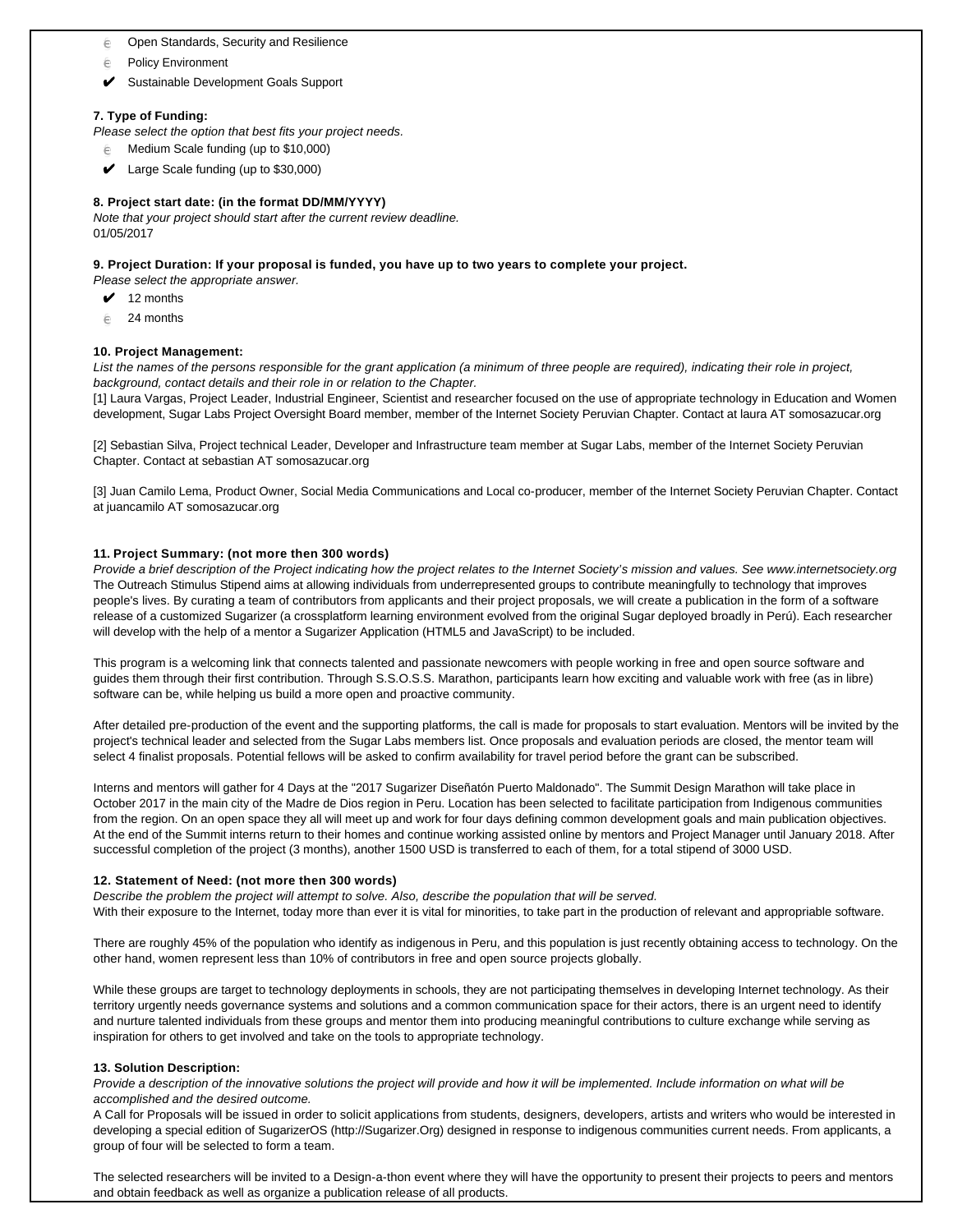During the 3 moths following the "Diseñatón", fellows and mentors and students collaborate for developing each of four software products that will be bundled into a special Miski Sugarizer edition that will be promoted and distributed online.

#### **14. Goals and Objectives:**

Describe general goal of the project and list the project main objectives using the S.M.A.R.T. method (Specific, Measurable, Attainable, Realistic, and Time-bound).

- 1. 4 x Software Products
- 2. 1 x Software Bundle / Publication ("Miski Sugarizer Edition 2018")
- 3. Project website: Applicants can become part of the community in later editions or as volunteers.
- 4. Expect to raise 50+ applications.

#### **15. Project Timeline:**

List the activities you will undertake to achieve the project goals and objectives. Be as detailed as you can. To help you in this task download/ complete and upload the project timeline sample in the "Documents area". You may also upload your own. 5 months at the beginning:

# Call for Applications

- Develop Website
- Develop Applicant form and database
- Design and write material
- Visit universities

#### 1 week:

- # Design-a-thon in the rainforest
- Travel for interns and mentors
- Coexist for four days to improve each other's projects
- Formulate Sugarizer Misky Edition 2018

# 3 months:

- Development time
- Interns and mentors collaborate to build project

#### 1 month:

- Project team releases Sugarizer Misky Edition 2018 featuring everyone's contributions

#### **16. Project Constrains and Risks:**

Describe what problems do you anticipate to encounter and how do you plan to solve it.

- Some students may fail to develop the projects they propose. The second half of the stipend is retained in this case and another student is found.

- Projects may not be of excellent quality. The nature of free and open source software is that it is always subject to being improved. We will make emphasis on how the community of users will be able to provide feedback and improvements to the software products.

#### **17. Evaluation: How will you know if the solution proposed is successful and contributes to improve people's life?**

Provide information on the metrics that will be used to determine the effectiveness of the project. Metrics:

- Four people from underrepresented groups will be dedicated and funded to work on software products.

- Downloads of the final bundle will be monitored for quantity and origin.
- Software products may include social interactions within our server platform, that will also be tracked.

# **18. Chapter Visibility: What will be the value of the project for the Chapter?**

Indicate how the project will contribute to Chapter's local presence and Internet Society's mission in general.

The Chapter will play an active role in improving diversity within the local software development community, by empowering members of underrepresented groups to join the active contributors of a free and open source software project (Sugarizer) which promises to offer learning opportunities to children.

By promoting a localized custom edition of Sugarizer that has been curated by a community and developing materials relevant to these group's needs, ISOC assumes the leadership in offering learning materials relevant to empowering indigenous and underrepresented groups in the world of software development.

Sugarizer already includes tools for learning to program and author multimedia content.

## **19. Tell your story (Project Promotion):**

Describe how you will share information from your project among the community. Apply now! 3000 USD offered for proposals of Internet software projects for indigenous communities!

Use your software designer and developer skills for improving people's lives!

SSOSS is an internship programme offered to create and bond a team of developers and designers who will collaborate in building an edition of Sugarizer, a free and open learning environment. Selected applicants will be invited for a week retreat in Puerto Maldonado to take part in a 4 Day design-a-thon where Sugarizer Misky Edition 2018, a software bundle for indigenous communities, will be designed.

Then, for 3 months, interns will be able to develop further their projects under the guidance of a experienced mentors.

#### **20. Replicabillity**

indicate if the project is replicable. Describe how it could be transferred to others regions and/or deployed by other Chapters. The project website will be itself developed as free and open source software (meaning it could be used for other such programmes).